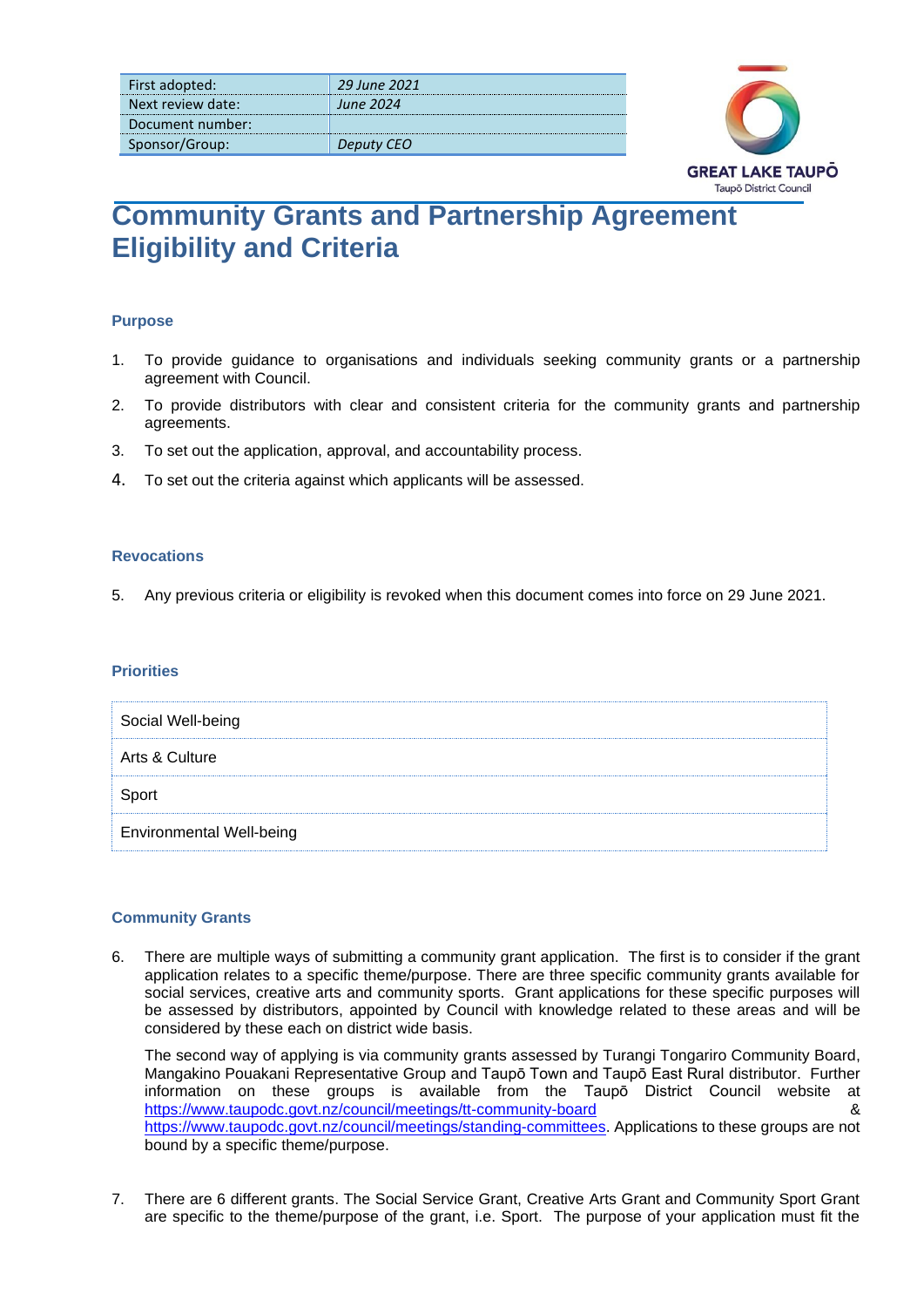theme/purpose of the grant. The Mangakino Pouakani Community Grant, Turangi Tongariro Community Grant and the Taupō Town & Taupō East Rural Community Grant are not bound by any such theme.

## **Community Grants Criteria**

- 8. Grants maybe used for but not limited to the following purposes:
	- Materials & supplies
	- Equipment and uniforms retained by club/organisation
	- Advertising costs
	- Venue or equipment hire
	- Rent
	- Salaries & wages
	- **Travel**
	- Accommodation
	- Operational costs
	- Maintenance of equipment or facilities
- 9. Community Grants may not be used for the following purposes:
	- Capital improvements to facilities not owned by the applicant
	- Food/catering for an event
	- Insurance
	- **Subscriptions**
	- Services or projects seeking to promote commercial, political or religious objectives
	- Costs associated with fundraising events where profits are redistributed to another group
	- Debt servicing or repayment
	- Legal expenses
	- Medical expenses
	- Public services that are the responsibility of central government (e.g. core education, primary health care)
	- Purchase of alcohol
	- Prize money
	- Equipment and uniforms retained by individuals

## **Community grant eligibility**

- 10. Community grant applications must meet the following eligibility criteria:
	- Applications cannot be made retrospectively.
	- Community groups and individuals from within the Taupō district will be eligible to apply for community grants. (this includes high school students who may board outside the district)
	- Community groups/ organisations from outside the Taupō district will need to demonstrate the benefit to the local community/ward that they are applying to.
	- Individuals living outside the Taupō district will not be eligible to apply for a community grant.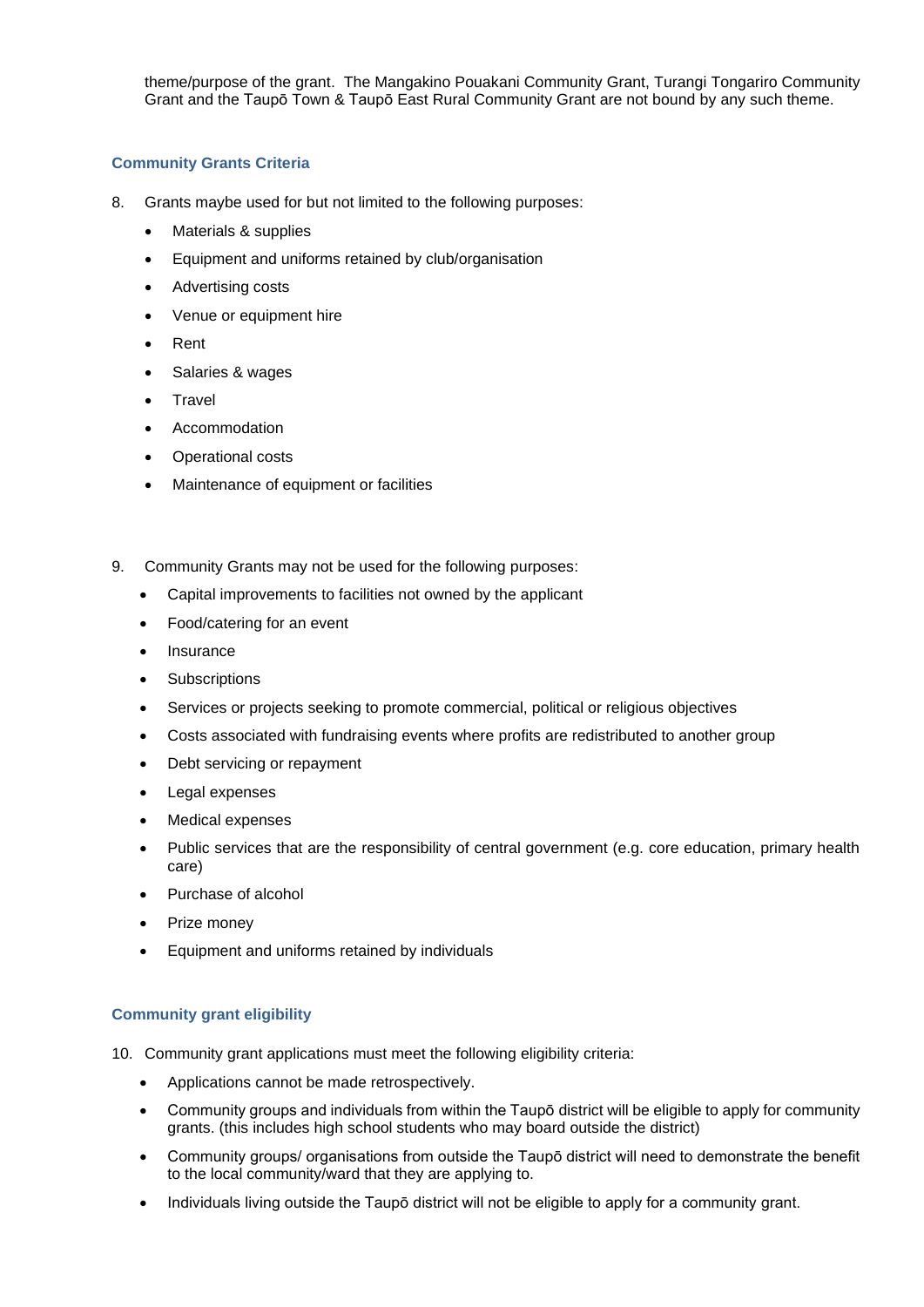- An applicant must advise if they are seeking or have received funding from another source and the purpose of the funding.
- Individuals applying for a grant are required to provide documentary evidence of the event they are attending or creating, the nature of their representative selection or event, i.e. who they are representing, how they were selected, type of event.
- Previous accountabilities must be completed within 1 month of project being completed.
- Applications must be fully completed
- Individuals are not required to attach personal financials
- Individuals are required to attach a budget
- Applications will not be accepted after the advertised closing date of any funding round.
- Community grant recipients must use their grant within 12 months of receipt unless prior approval is given by Taupō District Council.
- Please note that all applications (including any personal information supplied) for community grants are made available to the council/committee and the public.
- Any unused grants or portion of a grant must be returned to Taupō District Council

#### **Partnership Agreement Criteria**

- 11. Partnership agreement funding may be used but not limited to the following purposes:
	- Salaries and Wages
	- Operational costs
	- Materials & Supplies
	- Advertising
	- Venue or equipment hire
	- Rent
	- Maintenance of equipment or facilities
- 12. Partnership agreement funding may not be used for the following purposes:
	- Capital improvements to facilities not owned by the applicant
	- Food/catering for an event
	- **Insurance**
	- Subscriptions
	- Services or projects seeking to promote commercial, political or religious objectives
	- Costs associated with fundraising events where profits are redistributed to another group
	- Debt servicing or repayment
	- Legal expenses
	- Medical expenses
	- Public services that are the responsibility of central government (e.g. core education, primary health care)
	- Purchase of alcohol
	- Prize money